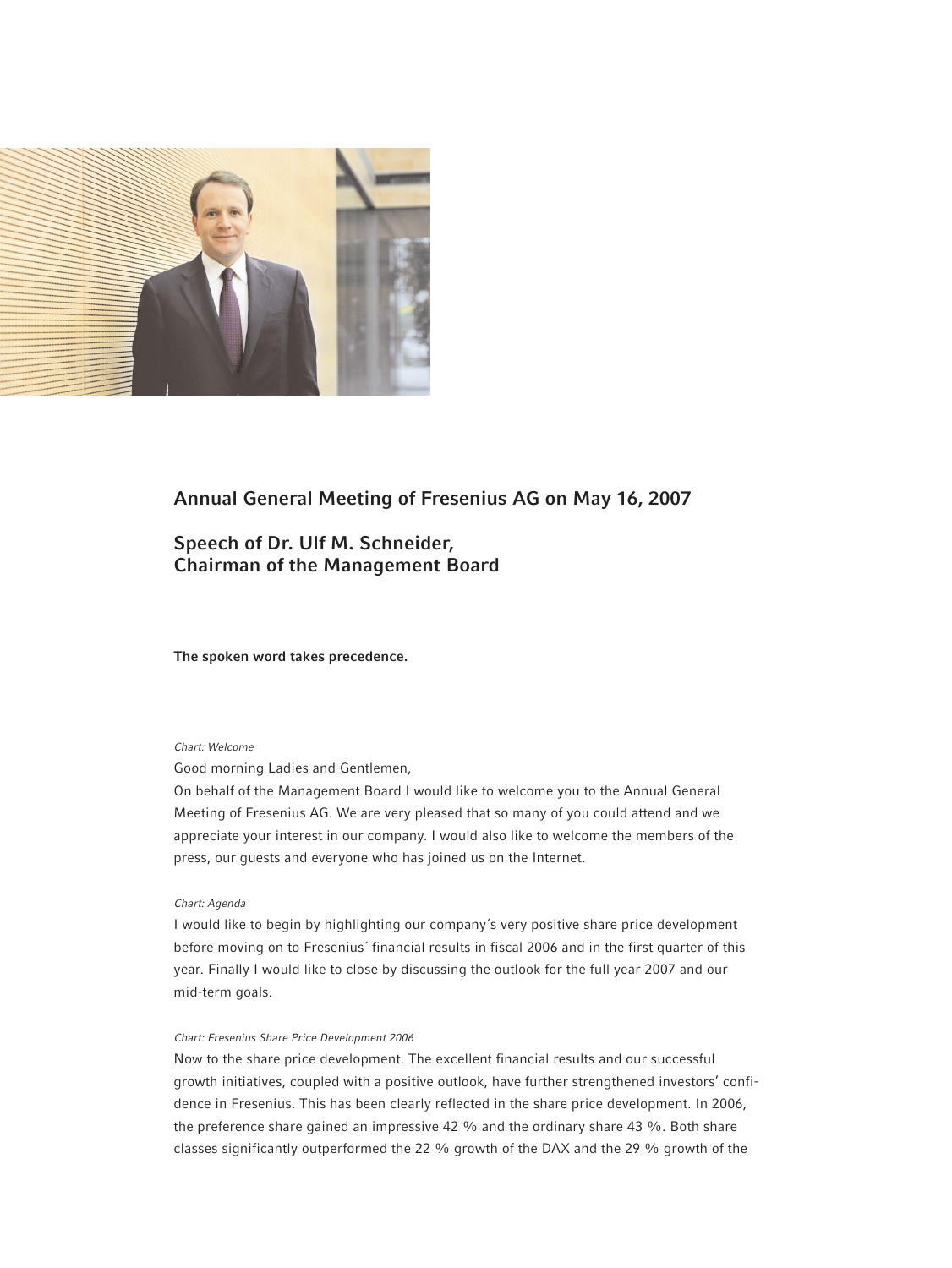MDAX index. Based on the year-end share price of both share classes, the Group´s market capitalization was approximately € 8.1 billion. This was € 2.5 billion higher than at the end of 2005.

The shares have continued to perform very well in the first months of 2007. Up to the beginning of this week, the ordinary shares have gained 20 % and the preference share 9 % since the end of 2006. Fresenius AG now has a market capitalization of approximately  $\epsilon$  9.3 billion.

## *Chart: Fresenius Group: 2006 – A Year of Significant Accomplishments*

Let us now turn to 2006. This was the best year in the company's history, not only for the Group but also for each of the business segments.

Before I go on to discuss the financial results in more detail, I would like to briefly highlight our significant accomplishments in 2006, which was a very busy year for us. It was also a year with outstanding successes. An accomplishment of paramount importance was the successful integration of the two landmark acquisitions, Renal Care Group and HELIOS Kliniken. These were the largest and the third-largest acquisitions in our history. At the same time, we strongly focussed on our existing business where we achieved outstanding organic growth as well as record earnings in all business segments. That was our real achievement in 2006.

We also made progress with our growth initiatives and enhanced the strategic posture in all business segments. The examples I would like to highlight are the acquisition of HUMAINE Kliniken by HELIOS in the Fresenius ProServe segment and certainly Fresenius Medical Care's acquisition of Nabi's phosphate binder business, a first and important step in expanding our renal drug business. I would also like to mention Fresenius Kabi's acquisition of the Argentine company Filaxis, which strengthens our product portfolio in the oncology sector.

We also started two important initiatives which received approval at the Extraordinary General Meeting in December 2006. Firstly, the conversion of Fresenius AG into a "European Company" or SE and, secondly, the share split. We completed the share split on February 2, 2007. With this move we have made the Fresenius shares more attractive for a broader group of investors and promoted the market liquidity of our shares. The conversion of Fresenius AG into an SE is fully on track. We expect to register the company as an SE in the third quarter of this year.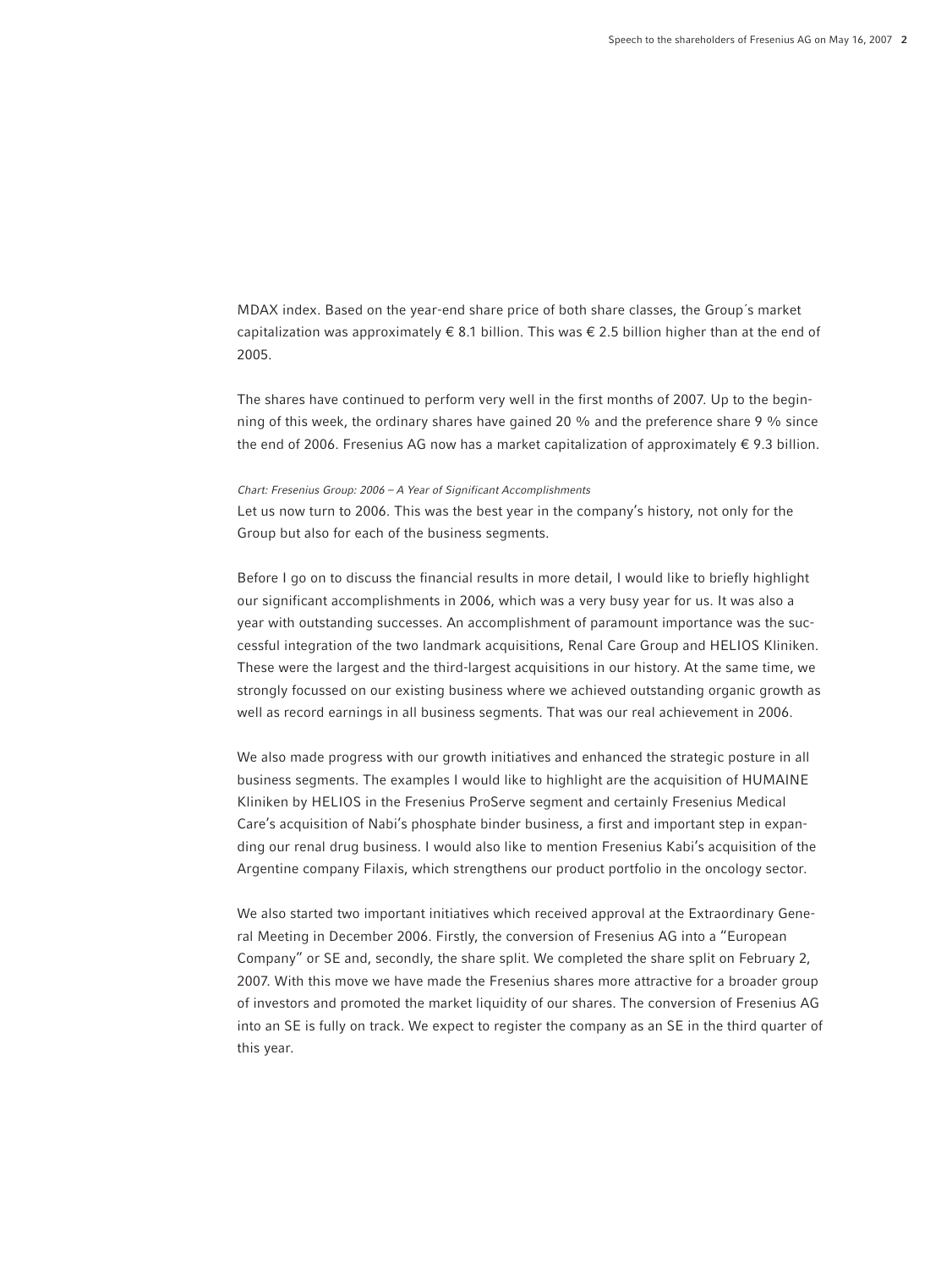#### *Chart: Fresenius Group: Significant Growth in Sales and Earnings*

Let me now turn to our excellent figures for 2006. We increased sales by 37 % to approximately € 10.8 billion, which is an extraordinary increase of about € 3 billion compared to fiscal 2005. The growth in earnings was even stronger. EBIT rose by 49 % to  $\epsilon$  1.4 billion and exceeded the 1 billion euro mark for the first time. Net income also increased by 49 % to € 330 million. Fresenius prepared its 2006 financial statements according to US GAAP on a voluntary basis in addition to the mandatory IFRS statements. The figures reported in the two sets of financial statements are almost identical.

## *Chart: Fresenius Group: Double-Digit Earnings Growth in all Business Segments*

This chart shows that all business segments contributed to the outstanding financial results. Fresenius Medical Care increased sales by 26 % to US\$ 8.5 billion. The company Renal Care Group was integrated according to plan. Fresenius Medical Care also achieved excellent organic growth, both in North America and in the international segment. This was one of the outstanding achievements in 2006. EBIT at Fresenius Medical Care increased by 40 % to US\$ 1.3 billion.

Fresenius Kabi grew its sales by excellent 13 % to  $\epsilon$  1.9 billion. All product segments and regions contributed to Fresenius Kabi´s growth. These figures are all the more impressive as Fresenius Kabi generates most of its sales in mature, established markets. EBIT growth at Fresenius Kabi was even stronger at 24 %. The EBIT margin improved by another 1.5 % to 15.4 % in 2006.

Fresenius ProServe has also done a great job in 2006. We not only met our very demanding sales and earnings targets but successfully completed the integration of HELIOS Kliniken into the Fresenius Group. At the same time, HELIOS integrated our former Wittgensteiner Kliniken hospital operations and the newly acquired HUMAINE Kliniken.

Sales growth was very encouraging. Fresenius ProServe´s sales grew by 7 % to approximately € 2.2 billion. EBIT increased to € 154 million, which was above our guidance corridor of € 140 to 150 million for 2006.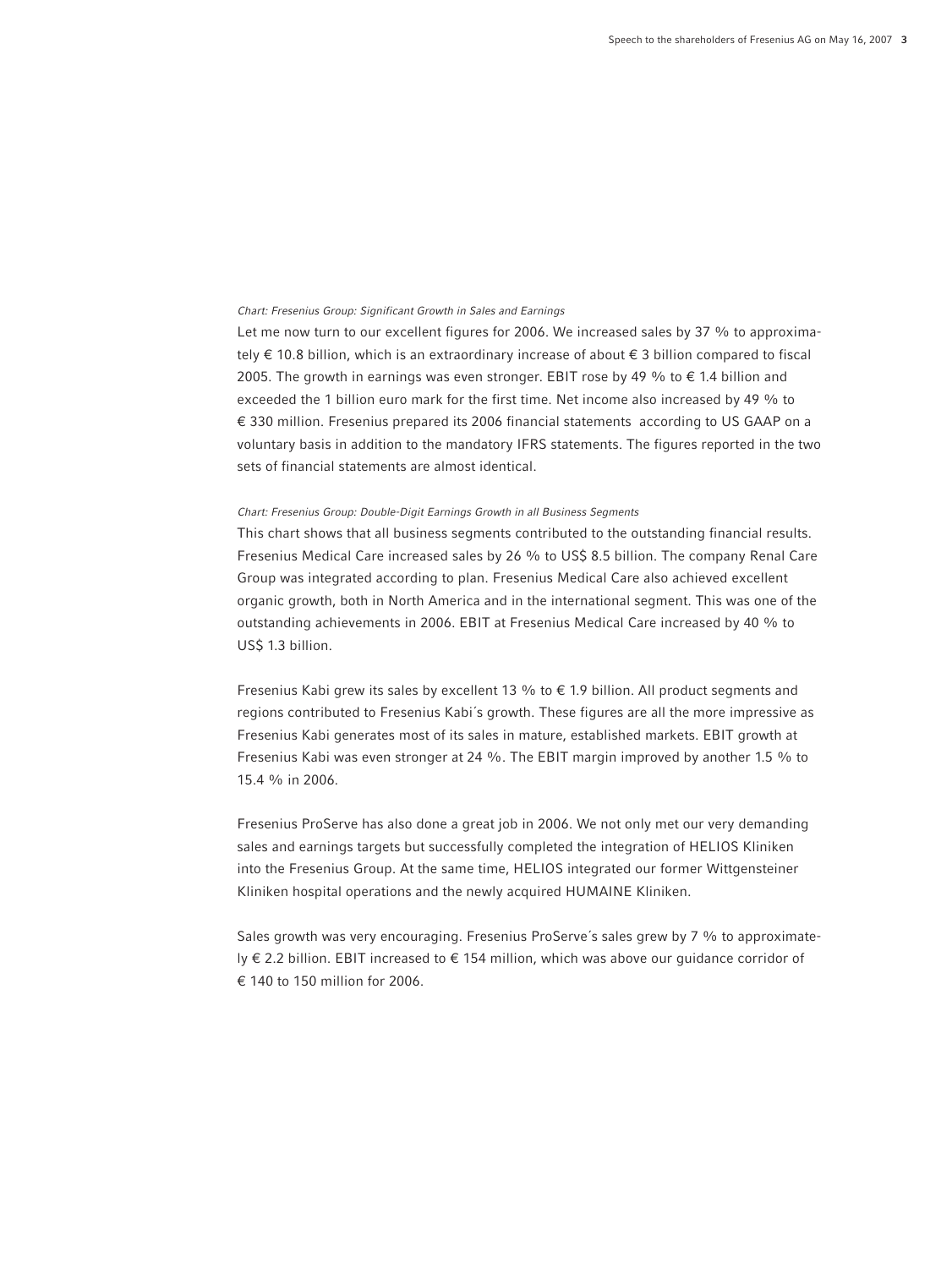#### *Chart: Fresenius AG: 15 % Dividend Increase Proposed*

Ladies and Gentlemen, in light of the excellent financial results in 2006 and the positive outlook for this and the following years, we are pleased to propose the fourteenth consecutive dividend increase. We propose to increase the dividend by 15 % to 57 eurocents per ordinary share and to 58 eurocents per preference share. As you can see from this chart, this proposal continues a longstanding series of significant dividend increases. With our profitdriven dividend policy, we share the company's financial success with our shareholders. Assuming a continued positive earnings development we intend to continue this policy.

At this point I would like to thank all employees on behalf of the Management Board. Their excellent performance and their full commitment was key to the company's success. They have taken our company forward and increased the already high acceptance of our products and therapies.

## *Chart: Fresenius AG: Successful Start into FY 2007*

I will now discuss the first quarter of 2007 and the outlook for the full year.

We have had an excellent start into the fiscal year 2007. Group sales rose by 16 % to  $\epsilon$  2.8 billion. In constant currency, in other words on the basis of 2006 exchange rates, the increase was 22 %. This number reflects the company's real achievement. We have been very pleased with earnings performance. EBIT increased by 37 % in constant currency to  $\epsilon$  380 million. The growth in net income was even higher. We saw an increase by 48 % in constant currency to € 93 million.

## *Chart: Fresenius Medical Care: Financial Results and Outlook*

Now to the individual business segments: At Fresenius Medical Care the excellent sales and earnings growth achieved last year has been sustained in the first quarter of 2007. Sales rose by 33 % to US\$ 2.3 billion. This strong increase was driven by excellent organic growth and also by the Renal Care Group acquisition which was consolidated for the first time as from the second quarter of 2006. Fresenius Medical Care´s net income increased by 38 % to US\$ 160 million.

Fresenius Medical Care has confirmed its outlook for the full year 2007 and forecasts sales of about US\$ 9.4 billion. Net income is expected to be between US\$ 675 and 695 million.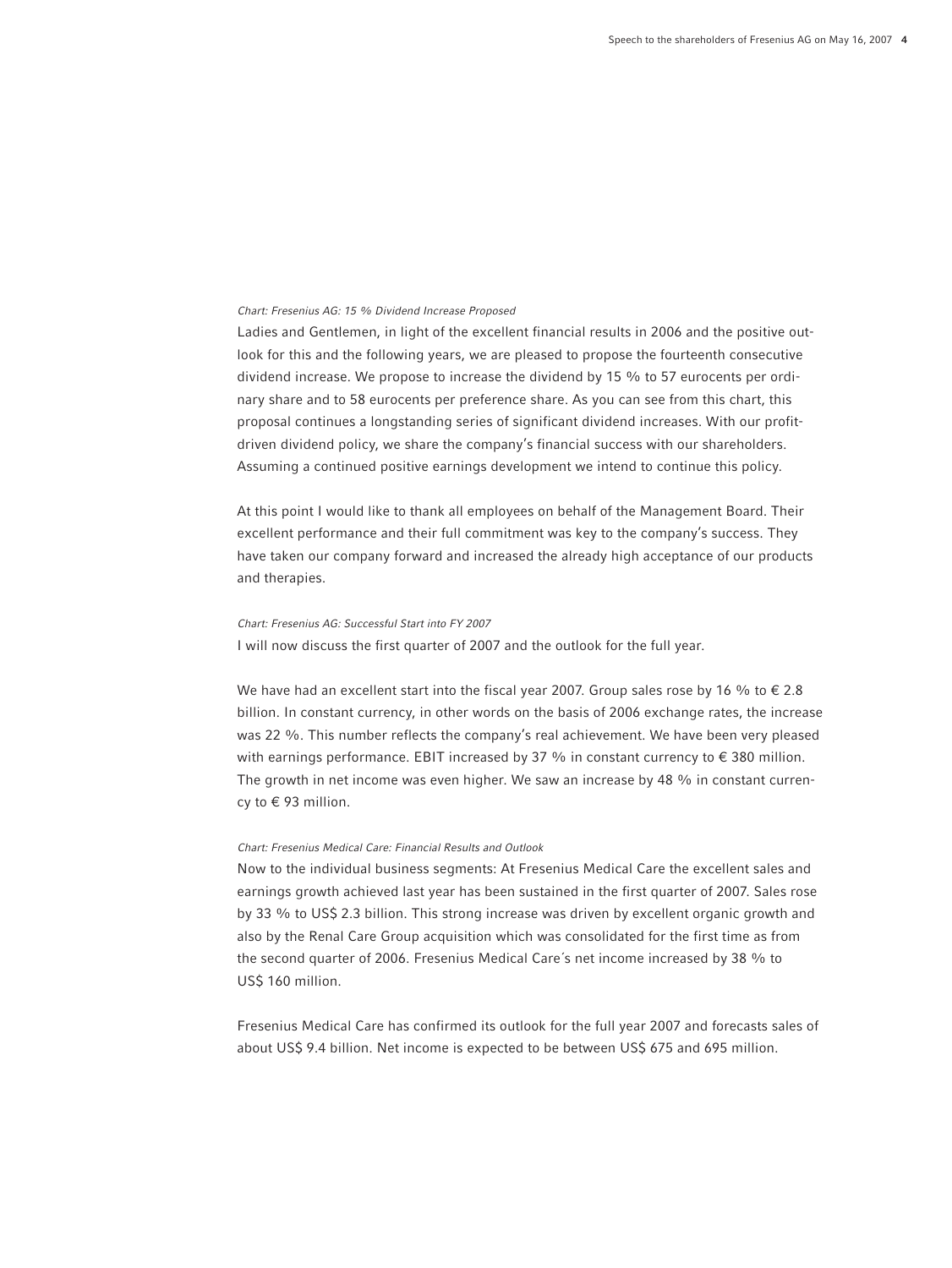## *Chart: Fresenius Kabi: Financial Results and Outlook*

Fresenius Kabi also achieved excellent financial results in the first quarter of 2007. Sales increased to  $\epsilon$  483 million. The company achieved very good organic sales growth of 6 %, which is in line with our expectation for the full year. Reported growth was 4 % due to currency translation effects. The EBIT growth was much stronger, with an increase of 13 % to € 77 million.

We expect Fresenius Kabi to achieve organic sales growth of 6 to 8 % in 2007 and project an EBIT margin of 16.0 to 16.5 %. In the mid-term, Fresenius Kabi expects to continue its excellent growth. The company targets organic sales growth of 6 to 8 %, and the EBIT margin is projected to be in the 16 to 18% range.

## *Chart: Fresenius ProServe: Financial Results and Outlook*

Now to Fresenius ProServe. The financial results at Fresenius ProServe in the first quarter of 2007 were excellent. Sales increased in line with our expectations by 9 % to  $\epsilon$  521 million, with strong growth both in hospital operations and in the engineering and services business. The same holds for EBIT, which rose by 20 % to  $\epsilon$  36 million.

We have continued to pursue our growth strategy in the German hospital market in 2007. As reported in the press, HELIOS has acquired another three hospitals with approximately 500 beds in total – two in North-Rhine Westphalia and one on Lake Constance. HELIOS Kliniken Group then has 58 clinics with approximately 15,800 beds.

Finally, the outlook for Fresenius ProServe: We expect organic sales growth of 2 to 3 % in 2007. That is growth before acquisitions. As organic growth is limited in hospital operations due to the structure of the German hospital system, our business model is geared to participating in the further privatization of public hospitals through acquisitions. On a reported basis, we therefore anticipate higher growth rates. EBIT is expected to increase to  $\epsilon$  160 to 170 million in 2007.

## *Chart: Fresenius Group: Positive Outlook 2007*

Ladies and Gentlemen, I have just given you the 2007 outlook for the business segments. For the Group, these add up to an excellent sales and earnings outlook. We aim to increase Group sales by 8 to 10 % in constant currency. Net income is expected to increase by 20 to 25 % in constant currency. In 2007, we will be investing heavily in property, plant and equipment to assure the necessary, efficient infrastructure for our continued growth. We plan capital expenditures of  $\epsilon$  600 to 700 million for the Group.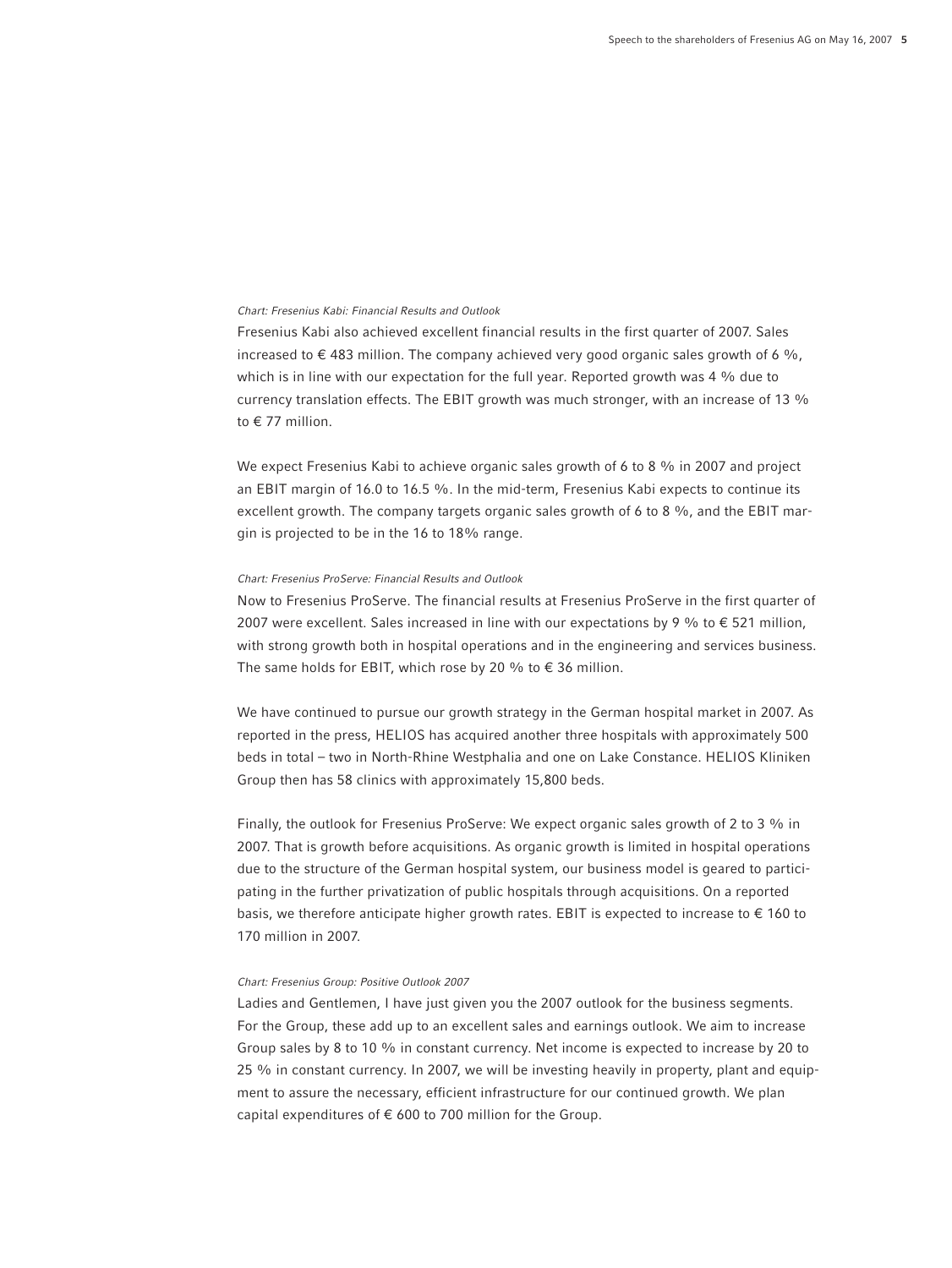#### *Chart: Fresenius Group: Where Are We Heading Mid-term?*

Finally, I would like to say a few words about our mid-term goals. I feel it is important, especially after such a landmark year as 2006, to show you that our mid-term goals are equally ambitious. We intend to reach a new dimension through steady growth initiatives. The Management Board has set a mid-term target we call "15/15". We are targeting revenues of € 15 billion and we like to earn an EBIT margin of 15 % by the year 2010. Compared to fiscal 2006, this is a further increase of  $\epsilon$  4.2 billion over the next four fiscal years. And we are aiming to improve our Group margin by another 1.6 % from the 13.4 % achieved in 2006. This is an optimistic and ambitious outlook. Sales and earnings growth in all our business segments are very solid. Nonetheless, we will not be able to achieve this revenue target through organic growth alone. So we will be looking to strengthen our three main business segments through further small and mid-sized acquisitions in the future.

To achieve this "15/15" target we will continue to pursue our long-term strategy. I would like to highlight four aspects:

- $\blacktriangleright$  Firstly, we will continue to expand our global presence. Here, great opportunities are presented above all in the fast-growing markets in Asia and Latin America. However, we are also striving for continued expansion in Europe, especially in Eastern Europe.
- ▶ Secondly, we are developing innovative products and therapies. Here, we benefit from our wide-ranging expertise in the healthcare sector. Specifically, we plan to expand our business in renal drugs and generic intravenously administered drugs. At Fresenius Biotech we work on new treatment options for cancer using trifunctional antibodies. We have already achieved encouraging results in clinical studies.
- 4 Thirdly, we will continue to expand our services business. We are already one of the leading companies in this sector today. From operating dialysis clinics to the management of an entire hospital – the privatization of patient care is one of the mega trends in health care.
- 4 Fourthly, we want to grow in a focussed manner through acquisitions. In addition to pursuing excellent organic growth, we continue to seek targeted acquisitions to strengthen our global reach and our product portfolio.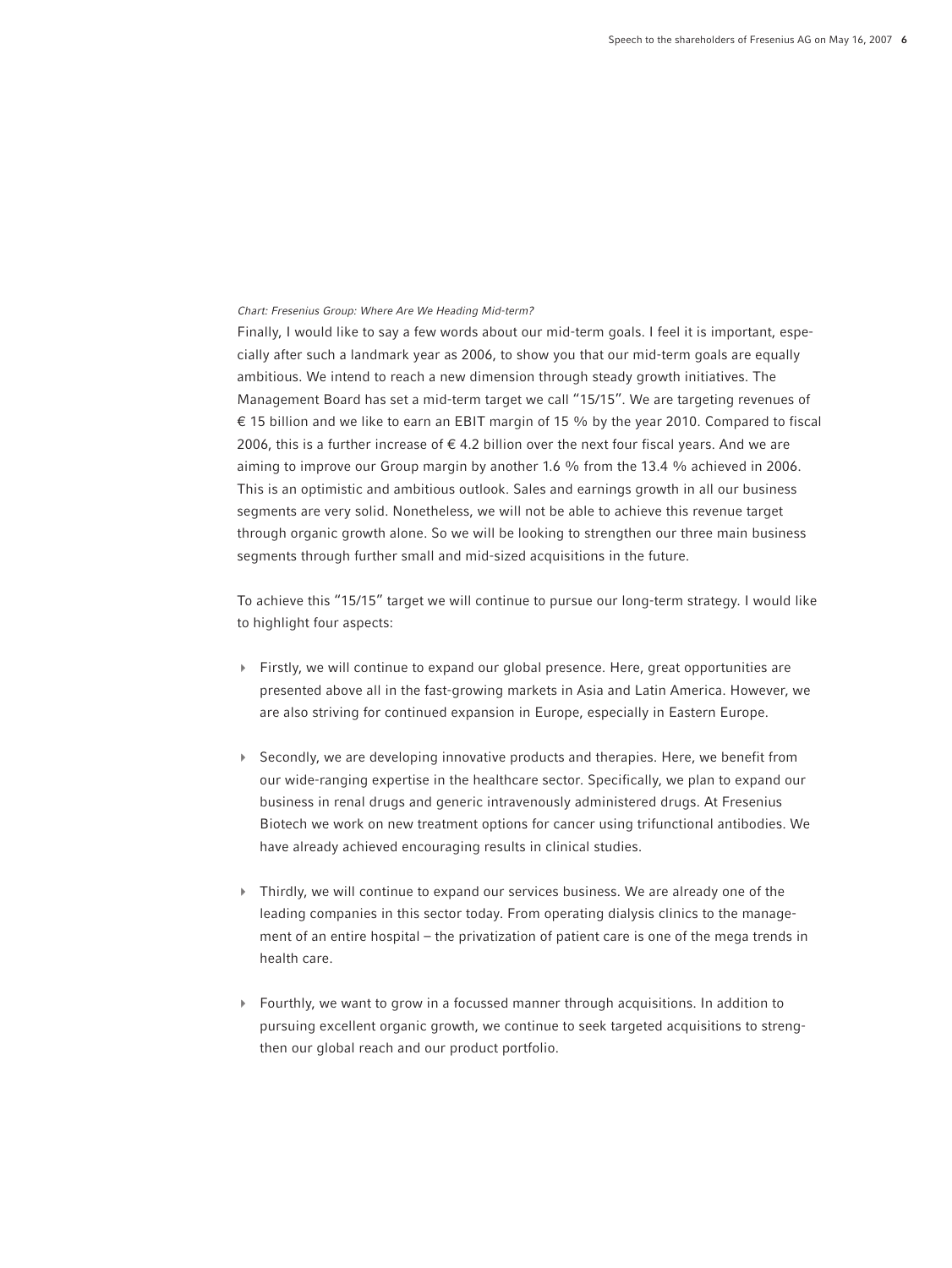Ladies and Gentlemen, the growing healthcare market presents attractive growth opportunities. We will be looking to take advantage of these opportunities and will continue to manage the company with entrepreneurial vision and commercial prudence.

Ladies and Gentlemen, I would like to thank you for your loyalty to the company and for your continued trust in Fresenius as we pursue this path into a promising future.

Thank you very much for your attention.